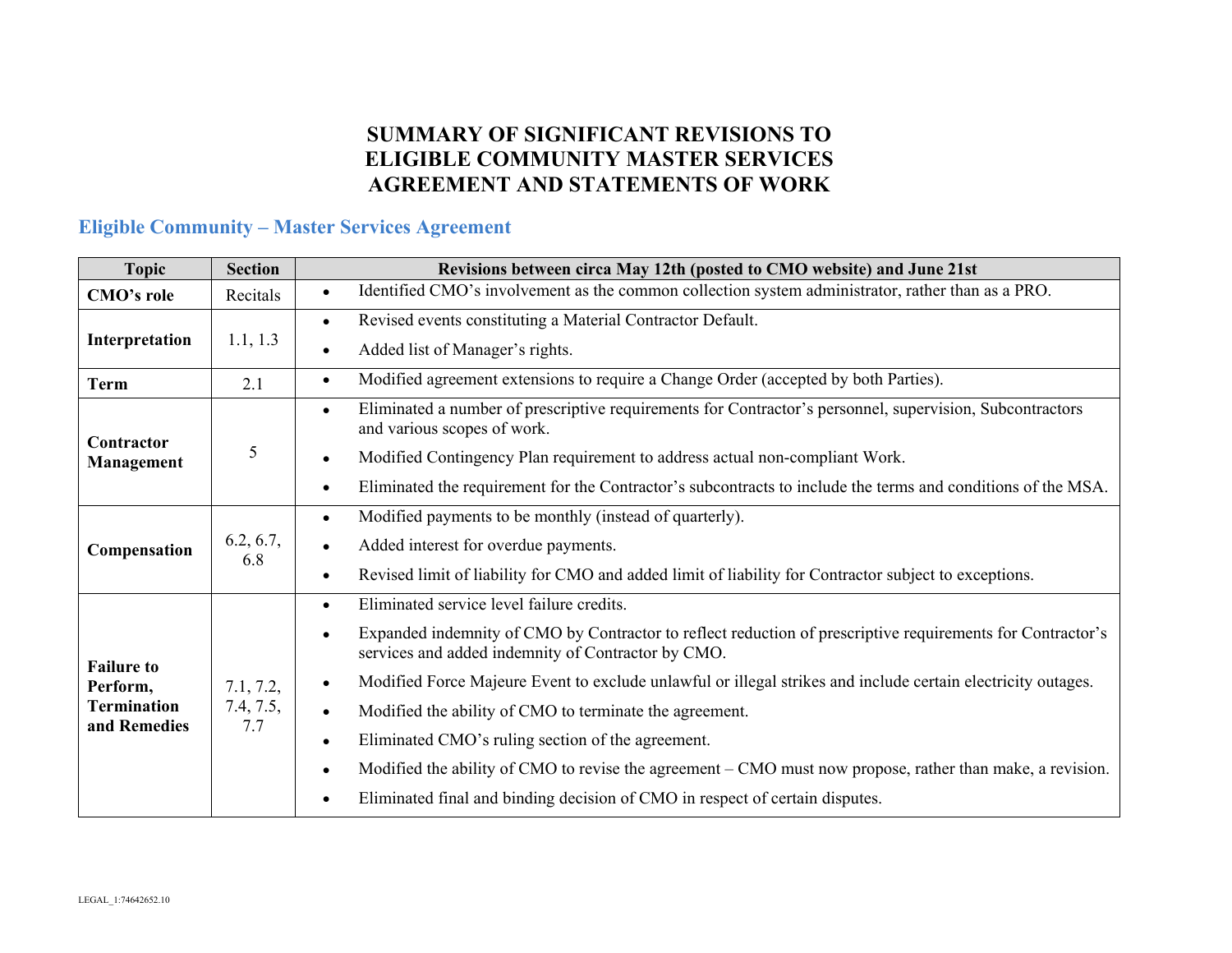| <b>Topic</b>                         | <b>Section</b>       | Revisions between circa May 12th (posted to CMO website) and June 21st                 |
|--------------------------------------|----------------------|----------------------------------------------------------------------------------------|
| <b>Standard</b><br><b>Conditions</b> | 8, 8.6,<br>8.8, 8.11 | Eliminated business license section of the agreement.                                  |
|                                      |                      | Revised insurance clause.                                                              |
|                                      |                      | Eliminated CMO's right to take over and perform the Work using Contractor's Equipment. |
|                                      |                      | Eliminated Change Directives.                                                          |
|                                      |                      | Revised Intellectual Property rights.                                                  |
| <b>MSA Schedules</b>                 | 9.1                  | Eliminated Schedule B – Supplier Code of Conduct                                       |

## **Eligible Community – Statement of Work – Residence and Facility Collection**

| <b>Topic</b>                                     | <b>Section</b>    | Revisions between circa May 12th (posted to CMO website) and June 13th                                                                                                                                                                                  |
|--------------------------------------------------|-------------------|---------------------------------------------------------------------------------------------------------------------------------------------------------------------------------------------------------------------------------------------------------|
| <b>Term</b>                                      | 3                 | Modified agreement extensions to require a Change Order (accepted by both Parties).                                                                                                                                                                     |
| Scope of<br><b>Collection</b><br><b>Services</b> | Exhibit<br>1, 2.1 | Modified the scope of Collection Services to establish baseline services as those provided immediately prior<br>to the Transition Date.                                                                                                                 |
| <b>Service</b><br><b>Provision</b>               | Exhibit<br>1, 3   | Eliminated various prescriptive requirements related to the services provided by the Contractor, including<br>$\bullet$<br>requirements related to Collection Vehicles (e.g., mandatory AVL/GPS for all vehicles), inspections and<br>customer service. |
|                                                  |                   | Modified addition or removal of Eligible Sources to require a Change Order (accepted by both Parties).                                                                                                                                                  |
|                                                  |                   | Modified addition or removal of materials from the list of Blue Box Material collected to require a Change<br>Order (accepted by both Parties).                                                                                                         |
|                                                  |                   | Modified requirement the Contractor limit Non-Blue Box Material collected with Blue Box Material to be on<br>a "best efforts" basis.                                                                                                                    |
| <b>Service Level</b><br><b>Failure Credits</b>   | Exhibit<br>1, 6   | Eliminated service level failure credits.<br>$\bullet$                                                                                                                                                                                                  |
| <b>Blue Box</b><br><b>Containers</b>             | Exhibit 6         | Eliminated requirement for Contractor to use prescribed blue box containers.                                                                                                                                                                            |
| Compensation                                     | Exhibit 8         | Modified payments and fuel price adjustments to be monthly (instead of quarterly).                                                                                                                                                                      |
|                                                  |                   | Eliminated the minimum change in fuel price required for a price adjustment.                                                                                                                                                                            |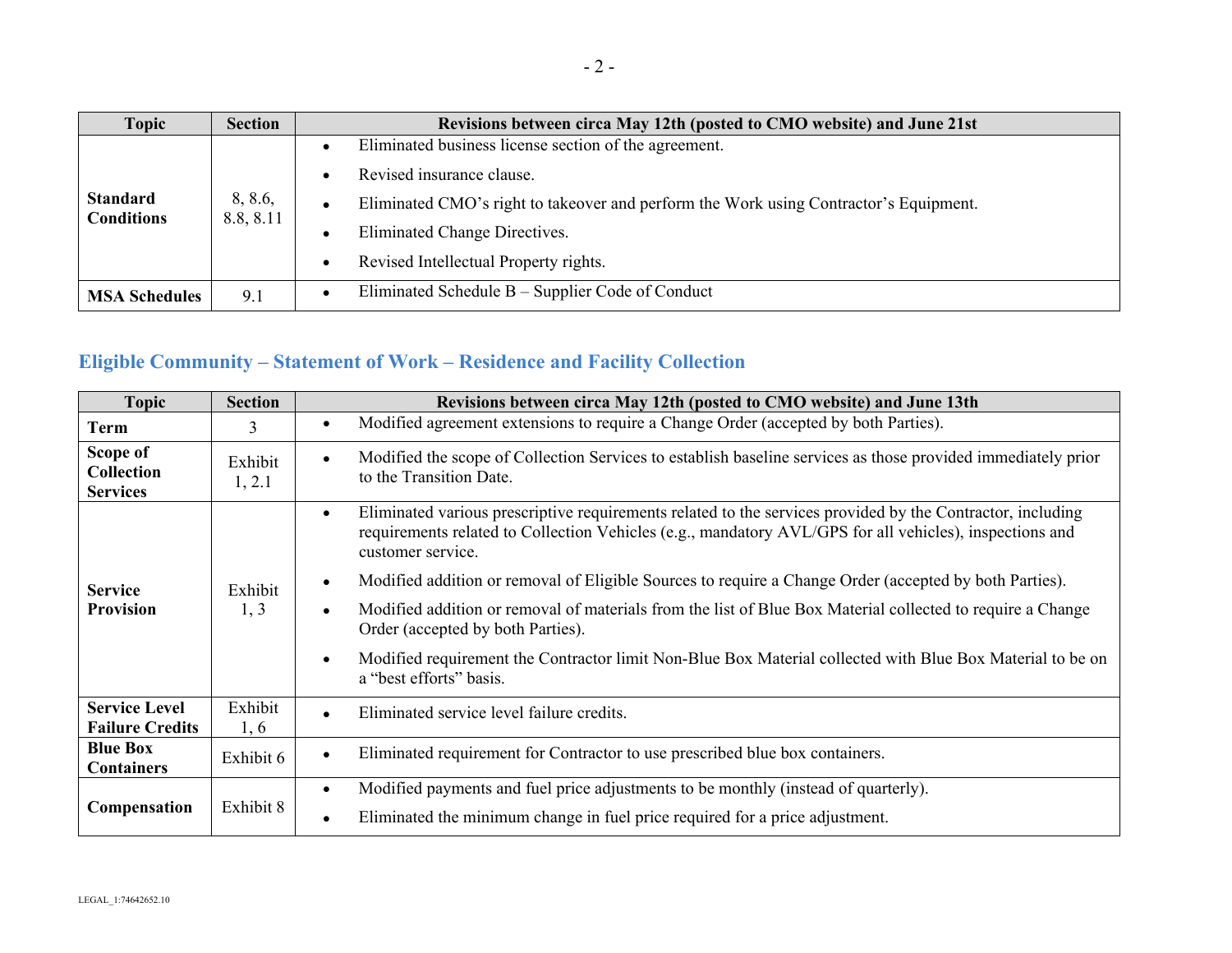| <b>Topic</b>                                     | <b>Section</b>    | Revisions between circa May 12th (posted to CMO website) and June 13th                                                                                                                                                                     |
|--------------------------------------------------|-------------------|--------------------------------------------------------------------------------------------------------------------------------------------------------------------------------------------------------------------------------------------|
| <b>Term</b>                                      | 3                 | Modified agreement extensions to require a Change Order (accepted by both Parties).                                                                                                                                                        |
| Scope of<br><b>Collection</b><br><b>Services</b> | Exhibit<br>1, 2.1 | Modified the scope of Collection Services to establish baseline services as those provided for Blue Box<br>Material Public Space Collection Containers immediately prior to the Transition Date.                                           |
| <b>Service</b><br><b>Provision</b>               | Exhibit<br>1, 3   | Eliminated various prescriptive requirements related to the services provided by the Contractor, including<br>requirements related to Collection Vehicles (e.g., mandatory AVL/GPS for all vehicles), inspections and<br>customer service. |
|                                                  |                   | Modified addition or removal of Public Space Collection Locations to require a Change Order (accepted by<br>both Parties).                                                                                                                 |
|                                                  |                   | Modified addition or removal of materials from the list of Blue Box Material collected to require a Change<br>Order (accepted by both Parties).                                                                                            |
|                                                  |                   | Modified requirement the Contractor limit Non-Blue Box Material collected with Blue Box Material to be on<br>a "best efforts" basis.                                                                                                       |
| <b>Service Level</b><br><b>Failure Credits</b>   | Exhibit<br>1, 6   | Eliminated service level failure credits.                                                                                                                                                                                                  |
| Compensation                                     | Exhibit 5         | Modified payments and fuel price adjustments to be monthly (instead of quarterly).<br>$\bullet$                                                                                                                                            |
|                                                  |                   | Eliminated the minimum change in fuel price required for a price adjustment.                                                                                                                                                               |

# **Eligible Community – Statement of Work – Public Space Collection**

## **Eligible Community – Statement of Work – Depot Collection**

| <b>Topic</b>                                     | <b>Section</b>    | Revisions between circa May 12th (posted to CMO website) and June 6th                                                                                                   |
|--------------------------------------------------|-------------------|-------------------------------------------------------------------------------------------------------------------------------------------------------------------------|
| Term                                             |                   | Modified agreement extensions to require a Change Order (accepted by both Parties).                                                                                     |
| Scope of<br><b>Collection</b><br><b>Services</b> | Exhibit<br>1, 2.1 | Modified the scope of Collection Services to establish baseline services as those provided immediately prior<br>to the Transition Date.                                 |
| <b>Service</b><br><b>Provision</b>               | Exhibit<br>1, 3   | Eliminated various prescriptive requirements related to the services provided by the Contractor, including<br>requirements related to inspections and customer service. |